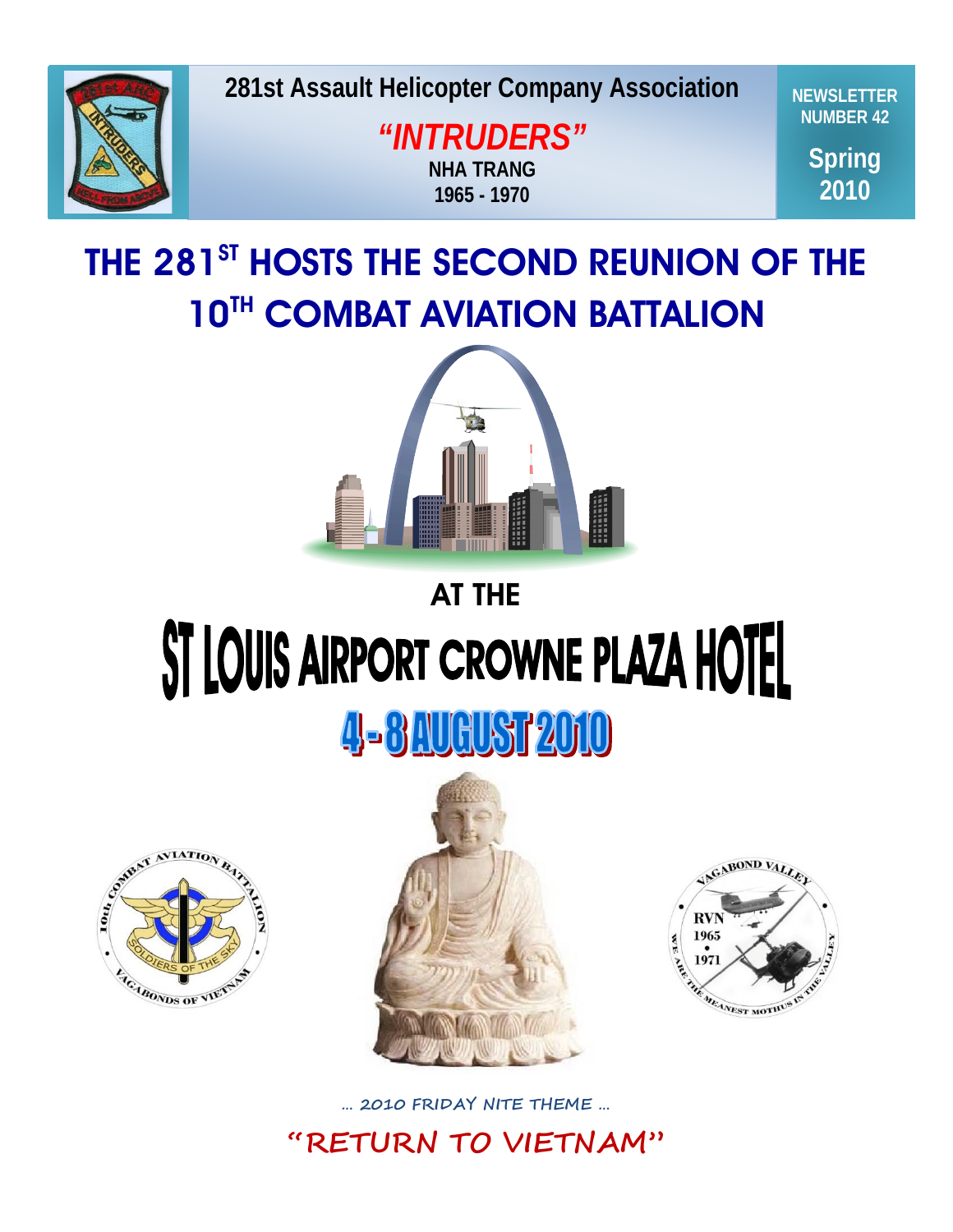# *The Prez Speaks…*

Our esteemed editor has been after me for<br>
Othe last week to complete this article for the the last week to complete this article for the newsletter. So here I am up very early on a Saturday Morning to, in his words, "Git 'er done." Of course, you can't start a project like this without a pot of coffee. Can you guess which coffee mug I grabbed from the shelf? The mug says it was our first annual reunion, in Washington, D.C. It was in July, 2000. How many of you where there? We were coat tailing off of the VHPA with that reunion. I remember the parade, the heat, and then boarding the bus for the ride out to the lovely home of Jack Mayhew for happy hour and dinner. Now we know that this was not really our first reunion, several had gathered in previous years. We also were quick to realize that even though the VHPA was very helpful in meeting our needs, however, their requirements of pilots only for members, did not allow us to be together as a Team. We all knew the importance of successful team work from our early days. I wonder how many of you out there have been to every reunion? Drop me a line if you have. Have there been 9 reunions since then? I remember DC, and Nashville, and Houston, and several in Las Vegas.

Two other things I would like to tell you about. One - Marilyn and I just returned from our spring vacation. We spent a week on the outer banks of North Carolina at a town called Duck. This was my first visit to the Outer Banks, and I always have wanted to go there to visit the Wright Brothers Memorial at Kitty Hawk, which is also on the Outer Banks.

I was not disappointed in my visit to the memorial. In fact, I was thrilled to learn about what they did to accomplish the first manned flight in a powered machine. Did you know that on that first day, they really had four flights, two by each brother. I guess on that first day they started the tradition of one pilot taking each leg as I remember we did in Viet Nam most of the time. Two – I belong to another Viet Nam Veterans Organization here in Atlanta. We have several things that we do to honor veterans. If you are ever in the Atlanta Airport on Friday morning, we are there with the USO to "Welcome Home" our service men and women who are

coming and going from their R & R. We also have a memorial service each year to honor a service man from the Atlanta Area who was killed in Viet Nam. One of those Memorials is in the Buckhead area of Atlanta and honors CW3 Tommy Condrey. Of course we remember and honor the entire Wolfpack crew of four who were killed in May of 1968, a mere 42 years ago. Tommy Condrey, Jimmy Dayton, Earl Jenne, and Dan Jurecko, May 8, 1968.

# *ALL HONOR TO THEIR NAMES*

*Jim "Mom" Torbert President*

# *Peeps from the Veep…*

 $\blacksquare$  ellow Intruders; let me start by telling you about how good the Reunion Planning and Participation is going this year. St. Louis is going to be more fun than ever so it is time for you all to get that check book out and get your reservations in now. To date Don Torrini, the "boot on the ground" in STL, has collected over 58 registrations for 100 participants from the 281<sup>st</sup>, the 192<sup>nd</sup>, the 155<sup>th</sup> & 10<sup>th</sup> CAB for the Reunion starting August 4, 2010. You can log on to the website: <http://www.281st.com/> and click on the Reunion tab: *"New! New! > 281st AHC*  **2010 "VAGABOND" REUNION"** on the home page and download your registration form and get that check book out and get it in the mail. **DO IT NOW; DON'T BE A PROCRASTINATOR!**  Be sure to download all the attachments including: the Cover Letter, the Registration Form with Backside for special meals or assistance, the Schedule of Events and the Event Sign-Up Form.  $\Gamma$ 

I want to give special recognition to the work that our "boot-on-the-ground" and also "Intruder of the Year" honoree, Don Torrini is doing with taking all your money and keeping track of all the participants. Don is the glue that makes all the reunions work. Be sure to give him a big kiss (or at least offer to buy him a beer) when you see him at the registration desk at the STL Crown Plaza in STL this August. Also please fill out the volunteer form and give Don and all of us a hand at making this one the best reunions yet.

So far we have been successful in filling a whole bus for the new event, the *Thursday*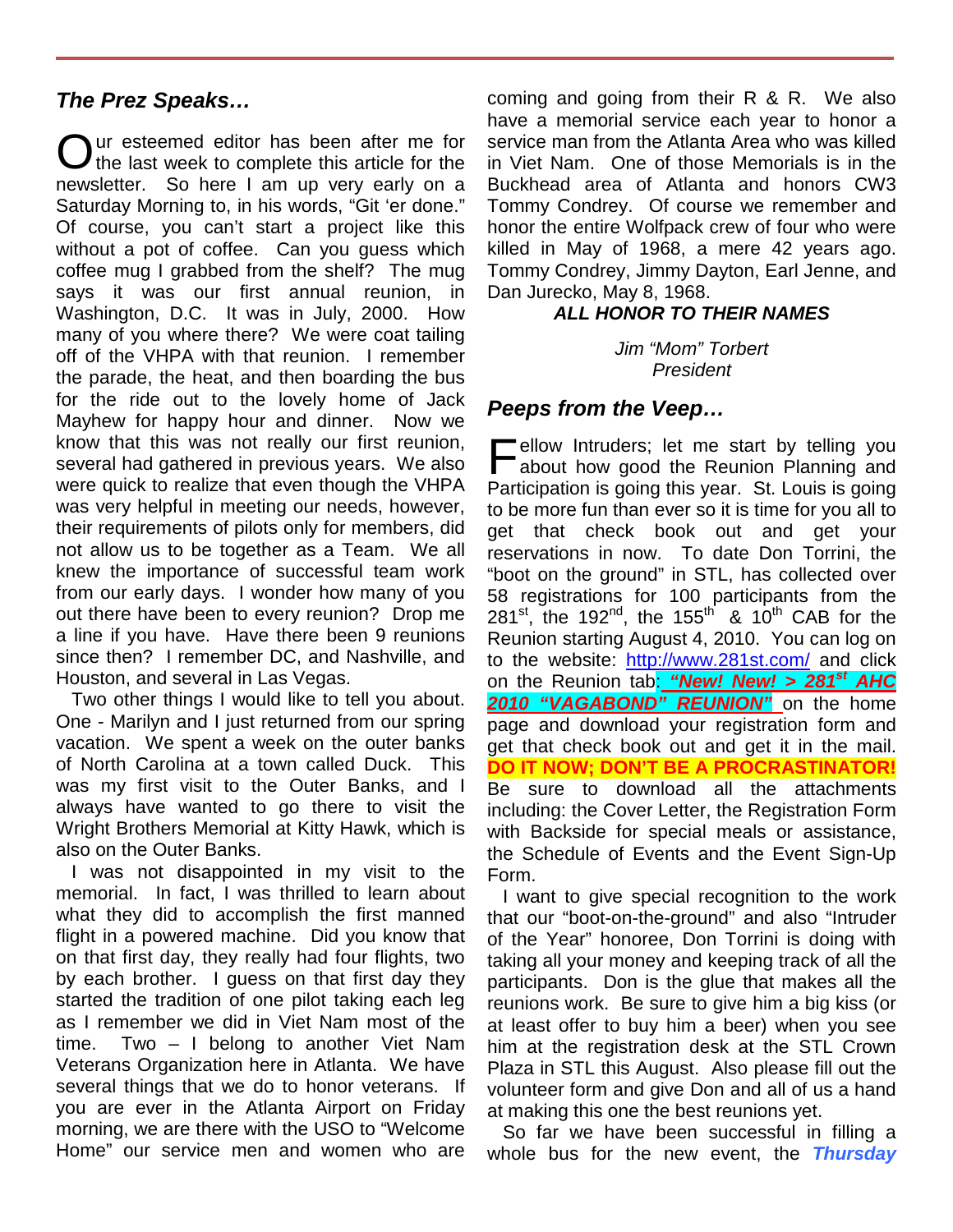*Night Skyline River Boat Dinner Cruise*. The good news is the event is sold out; more good news is that we're going to continue to accept registrations for the dinner cruise! The new deadline for signing up is now **July 1st**. So "keep'em coming", the more the merrier! Hopefully this will be a continuing event for future years so those that missed it this year will be sure to sign up early next year and get their Prime Rib Dinner on the mighty Mis-is-sip!

If you didn't elect to attend the river cruise; we have an alternative event on Thursday evening to go see *Footloose* at the St. Louis Muny Opera Music Event. There is also the Presidential "Mom" Torbert **Golf Outing** during the day on Thursday. Friday offers a repeat of the successful **"Missouri Weinstrasse"** to take a trip out to the wine country and sample some very fine Mizzu Wine (that's a California wine snob saying that too!)

There are of course the two banquets included in your Registration Fee. Fred Mentzer and his able assistant Karen will have a surprise "Return to Vietnam" theme R&R memory banquet for Friday night with a very eclectic menu. Don't worry; it's not that weird, and Patrick McGlasson, the able event planner for the hotel has worked out an outstanding buffet that will please almost everyone. And what mysterious character will Fred and Bob Ohmes dream up this year. I hope it won't be about the steam baths in Nha Trang. Maybe just some dirt on the Villa and what the RLO's did down there!

Speaking of Bob; he has arranged for a UH-1H (static display, sorry no rides, but a good photo opportunity) to be on hand in the parking lot complements of the Hotel Manager, Shirley Wheeler's generosity, in letting us park it in her parking lot, and the owners of the Huey, Vietnam Veterans #243, who will accompany the chopper. It will be outside the banquet doorway in the parking lot on the SE corner of the hotel. Bob has been deeply involved in the restoration of this war bird.

Well if that is not enough to get you to get that check book out then I have failed. But I am telling you; **yall gonna miss one hellava party if you miss this one**. Remember the hospitality room is stocked daily with free snack food, beer, wine (from Trader Jo's compliments of Mom &

Marilyn) and hard liquor to. So! I really hope to "Meet you in St. Lou!"

> *Ken Smith Vice President*

# *The Bean Counter…*

Since we are in the midst of reunion<br>Since is a good time registration I thought it would be a good time  $\bigcup$  registration I thought it would be a good time to provide the members with some detail of the collection and payment process.

Registration checks received this year include registration fees, dues, riverboat fees, scholarship donations and other donations. All checks are sent to Don Torrini and most of the time these fees are submitted on one check by the registrant.

Don inputs the fees by category on a computer spreadsheet after which he send the checks to the Association's bank approximately once per week. He then emails the spreadsheet to the reunion committee to review the registration progress. The spreadsheet is also sent to Gary Stagman (membership chairman) to enable him to update the dues records.

I also receive the spreadsheet for comparison to the deposits posted to the bank account. The bank sends an email notice whenever activity such as a deposit takes place. I immediately forward the bank's email notice to Don to let him know that the deposit was received. The spreadsheet data is then used to input the amounts by category into the Associations accounting records using accounting software (Quickbooks). The spreadsheet is posted to the 281st web site by Fred Mentzer.

Any outlays that have to be made before the reunion (e. g. mailings, decorations, supplies) are made via online banking checks. Payments are made upon receipt of invoices and authorization for such payments received either in the reunion budgeting process or from the reunion chairman. Scholarship donations made with the registration are sent to the scholarship fund treasurer (Brian Paine) via online checking. The primary outlay for the reunion is the hotel bill which is paid by debit card at the conclusion of the reunion.

As can be seen no cash is handled in the process with the exception of some that may be received at the reunion and that amount is generally minimal. The process is done this way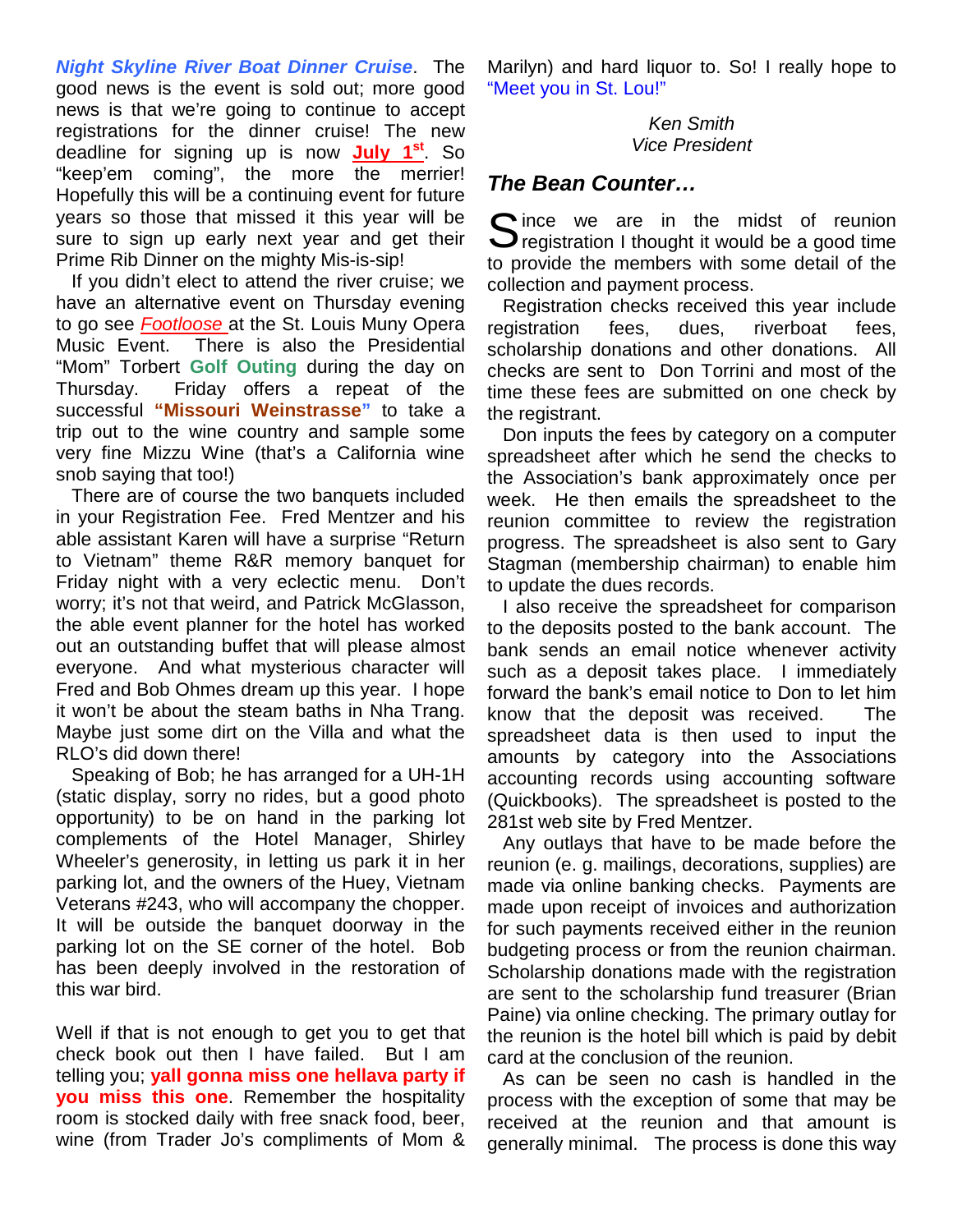to provide some degree of internal control of the proceeds and expenditures.

# *Jerry "Fred" Beck Treasurer*

# *The Senior Member@Large...*

**C** ontrary to popular belief the "primary<br>
additional duty" of your Senior Member @ **J** additional duty" of your Senior Member @ Large is not to keep the "Two Fred's" (Mentzer and Beck) always with a Bud Light in their hand; nor, is it to "always agree with Jack Mayhew". No, **it is to chair the 281st AHC Association's Awards Committee,** and it is in this capacity that I am now accepting nominations from the membership for the 2010 Intruder of the Year Award (IOYA). The IOYA is open to any Association Member in "good standing" who has "made a meritorious contribution to the stated goals of the Association".

The following guidelines shall govern the selection of the IOYA recipient:

- **1.**There will be only one IOYA recipient annually.
- **2.**No individual shall receive the IOYA more than once.
- **3.**Only members of the Association shall be eligible to receive the IOYA.
- **4.**Monetary contributions to the Association alone shall not be sufficient basis for selecting an individual as IOYA recipient.
- **5.**Posthumous award alone shall not be sufficient basis for selecting an individual as IOYA recipient.

Nominations should be submitted in writing to me either by email at [haased@ix.netcom.com](mailto:haased@ix.netcom.com) or by regular mail at my home address:

# Ed Haas 39 Farmington Chase Farmington, CT 06032

The nominations will list the nominee's name and why he deserves the award. The nominee's "meritorious service does not have to be limited to the year of the Award. Nominations must be received by June 4, 2010 (60 days before the start of the annual Reunion). The selection committee will be the Association President (Jim Torbert), last year's IOYA recipient (Don Torrini), and the Senior Member @ Large (Ed Haas). The 2010 IOYA will be presented at the 2010 Reunion in St Louis this August.

And so my fellow Intruders as the 2010 Reunion rapidly draws near you can rest assured your Reunion Committee is gearing up to insure another great event (**the best yet**) – don't take my word for it; checkout the Events List and make your plans and reservations **NOW**. The only thing I can think of that could diminish the event is if **YOU** can't make it to St. Louis again this year. I'm told the list of attendees is mounting rapidly – Intruders that haven't been present for a few years will be there along with some Intruders who will be attending for the first time. So don't **YOU** be the one that's left out. Don't forget guys from the other units of the  $10<sup>th</sup>$ CAB Vagabonds (192<sup>nd</sup>, 155<sup>th</sup>, 92<sup>nd</sup>, and 48<sup>th</sup> AHC's) will be joining us again this year so finalize you travel plans early and send in those completed Registration Forms **NOW!** See You in St. Louis!

> *Ed Haas Senior Member @ Large*

# *The Scribe…*

# **40 YEARS!**

It's hard to believe but I noticed last week that it It's hard to believe but I noticed last week that it<br>was the  $40^{th}$  "anniversary" of the death of Bob Gardner and his crew. 40 years, that is one long time. In fact, when May  $20<sup>th</sup>$  rolled around it became at least 40 years for every single KIA the  $281<sup>st</sup>$  had.

I'm getting old and getting old means each day I tend to feel more mortal than the day before, but when I glanced up at my VHPA calendar above my desk at work and saw Bob's name, along with Stan Miller, his co-pilot, I silently said a little prayer. The prayer was to give thanks for the opportunity to have known Bob and to seek a small measure of forgiveness for not having attended his services. The fact that I didn't know about it until after it was all over and done doesn't really make me feel any better, and even though I have made at least 3 successful visits to his spot at Arlington National Cemetery after our reunion in 2000, I probably should have been there when he himself first went there to stay.

Then I got to remembering those I knew best in the 281<sup>st</sup>, others who cannot attend our reunions, and Alan Johnson came to mind. He was one of my favorite back seat guys during my brief stint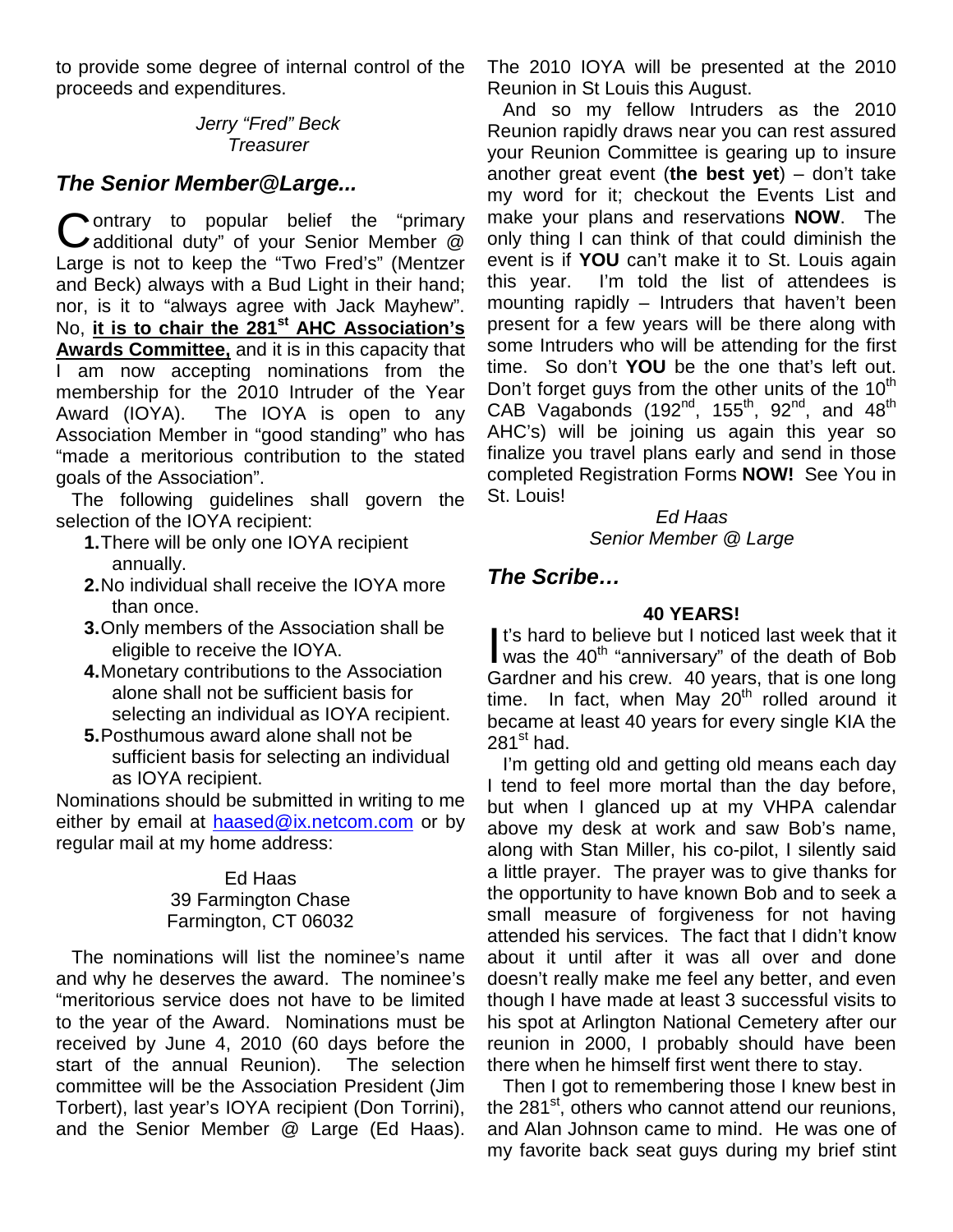with the Bandits, and I always tried to have a few words with him whenever we happened to cross paths on a Delta mission. Friendly guy, always willing to do whatever was necessary, and like all the others Alan died too young. I missed his services as well but I did manage to take a picture of his name on the NYC wall down the street from the NYSE.

40 years, that is almost twice the time those two were alive, and it could have been me. But it wasn't, and that is one reason I try to stay in contact with whomever served in the 281<sup>st</sup>. We lost far too many but the survivors are a special bunch. See you in St. Louis.

## Jeff Murray **Secretary**

# *The people guy…*

n 11 years we have climbed to member **# 364** This past year 2010 dues have come in very slow. If it wasn't for them being included with the reunion registration it would be worse. It could also be better too.  $\mathbf{I}_{\text{III}}$ 

Number 364 is an ole Intruder, Michael K. Whisenant.

I had sent out through December thru January many letters in which I was trying to get or try to get all the officers off the unfound list. I think I mailed well over 34 letters and only had 2 returned, but had new addresses so I was able to forward them.

Starting 1 Aug 2010 will be the start of the NEW dues year for 2011. I am happy to see the number of 2011 dues that have came in with the reunion registrations. In fact I've had some that are catching up on their dues now, THANKS!! So things are now really looking up in this area..

I have noticed a bit of loss of interest in the 281<sup>st</sup> AHC Association, whether it be due to lack of interest or the word being put out is not of the most favorable.. Needs to be some real thinking of where we are heading for the future of the organization. One thing that has to be remembered, this is NOT a Officer or Enlisted Organization, but just a group of ole guys that served together in which each of their jobs no matter what, added to the successful completion of the unit's missions! I have noticed a large number of telephone calls to my home phone and my cell phone asking me if I was going to be at the reunion. I asked them why, their answers most of the time was if you aren't coming I'm not going to be there anymore. This is just information to use as food for thought to improve the Association further…. Oh yes something else, if any of you want or need a reply to a email sent out, go to the **OPTIONS** area and set your email up so it will indicate if and when it was opened or looked at.

Also it is imperative that each of us be totally aware of the each members of the EB and the committee's are to be handled IAW the Constitution and the By-Laws. It is imperative that all ballots received by the proper authority, be certified that the person send in the ballot is a MEMBER-IN-GOOD-STANDING and how is that to be accomplished????

I want to thank everyone that has been sending me their new information to update the master roster, this saves postage and you get your newsletters faster. If for some reason that you do not receive your newsletter by email or snail mail, go to [www.281st.com](http://www.281st.com/) and click on newsletters and you can print it off. PLEASE keep your information on the master roster up to date then you should receive your newsletters as they come out. If you have a good email, then it saves postage in mailing. The latest master rosters have been uploaded to the Intruder Website, so they are much more complete and that's due to you all providing the updated information.. Thanks !!

Thank you for your continuing support, to the 281st AHC Association!! This allows me the extra time to try to help others thru information to pursue their claims within the VA system.

The next dues year (2011) will be 1 Aug 2010 to 31 Jul 2011.

Again thank you for your support and have a very *Safe* and wonderful summer, camping, golfing or whatever interests you may have…

> *Gary Stagman Chairman, Membership Committee*

# *And now the JM&L*

W ell spring is here in the Mid West. Rain,<br>mud, mosquito's, sounds like a place we **V** mud, mosquito's, sounds like a place we all visited many years ago. Well in less than 90 days we hope to see you here in Missouri at the St. Louis Crowne Plaza.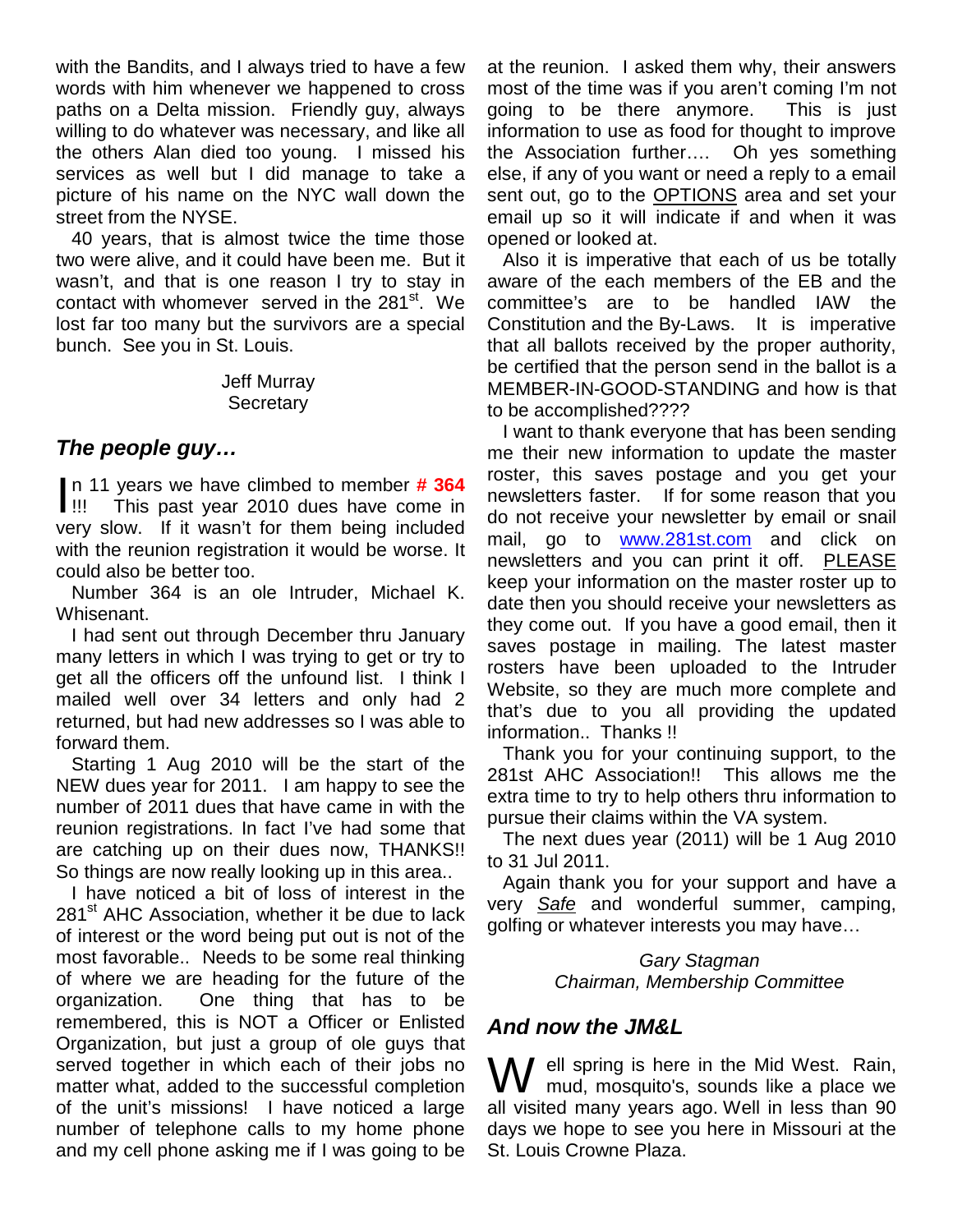That means that it is time for the annual election of officers. As the JML I have the job to put the election together. The following people have agreed to have their names placed as candidates for the following offices: Ed Haas as Vice President, Dave Mitchell & Jim Baker as Jr. Member at Large, and Fred Beck as Treasure.

We had several good people suggested, but for one reason or the other they were unable to serve at this time. If you were overlooked this year and are interested be sure and get in contact with the new JML and I am sure he will be more than happy to talk with you about next year.

At the end of this news letter you will find a copy of the ballot for the 2011 election. If you are a dues paying member of the 281st AHC Association do one of the following:

To make this as easy as possible print the ballot off if you are on e-mail, fill out and snail mail it to me at the address included or e- mail your choice with your name and Membership # if you know it. If you are on snail mail, just sent the ballot back to me marked and signed. I will need the ballot back on or before July 9, 2010.

Now on to my small part of the reunion. On Thur. night if you are not going on the River Boat come join us on a trip the the St Louis Muny. This a long standing St Louis tradition, Broadway quality show. It starts at sundown and if the day is hot they have fans that reminds you of helicopter prop wash. Foot Loose is what is showing on Thursday evening. The cost is whatever you want from free to 40 or 50 dollar box seats. Most of the time we get \$18.00 seats which are in the middle and very good. As for as the getting to the Muny we will have POV's lined up, or we are looking at the possibility of using the buses from the river boat trip if we can make the timing work.. That is just a possibility at this time, but we will have some kind of transportation arranged.

This looks to be one of the best reunions yet with lots of things to do for your family while we old men set and tell war stories. So block out the first weekend in August, pack the family up, ( I think my wife looks forward to this as much as I do), come to St Louis, make some new friends, and see some you have not seen in 40 years. There will be lots for everyone to do and enjoy plus two great evening banquets that are included in your registration fee.

Remember if you are a dues paying 281st Association member be sure to send you ballot to me by July 9, 2010.

Remember any person who was associated with any of the company's of the 10 Th Battalion in Viet Nam is invited to St Louis in August. Lets see if we can fill the Hotel for the weekend. See you in August and remember to vote.

# *Frank Becker Junior Member & Large*

# *The Remembrance Chairman…*

Your association has tried to provide<br>
sympathy, support, and recognition of those **I** sympathy, support, and recognition of those Intruders that have left us with flowers at their funeral. However this has been a hit and miss process in that it is based on getting timely information concerning the event.

Marshall Hawkins, Gary Stagman and I have tried to handle these events over the years and have found the process to be less than satisfactory. Therefore, last month we ask the association EB to approve a change in the policy that would replace the traditional flowers with a flag case that contains a brass plaque recognizing the individual's service with the 281<sup>st</sup>. This has been done and Gary has volunteered to be the action person and as such will from now on insure that he widow of a deceased Intruder receives an engraved flag case.

Our goal is to have an intruder who lives close to the family present it to the widow at the time of the funeral.

*Jack Mayhew Chairman, Remembrance Committee*

# *The Chaplains Corner…*

 $\mathbf{W}$  ith all the terrorist attacks in the news these<br>
conselets with you all I know that terrarists  **days I thought I would share this little** anecdote with you all. I know that terrorists consider us infidels but maybe if we just follow these guidelines at the end we could win a few over to our side. There is quite enough "hate" in this world already.

# BEWARE OF TERRORIST GROUPS IN CHURCH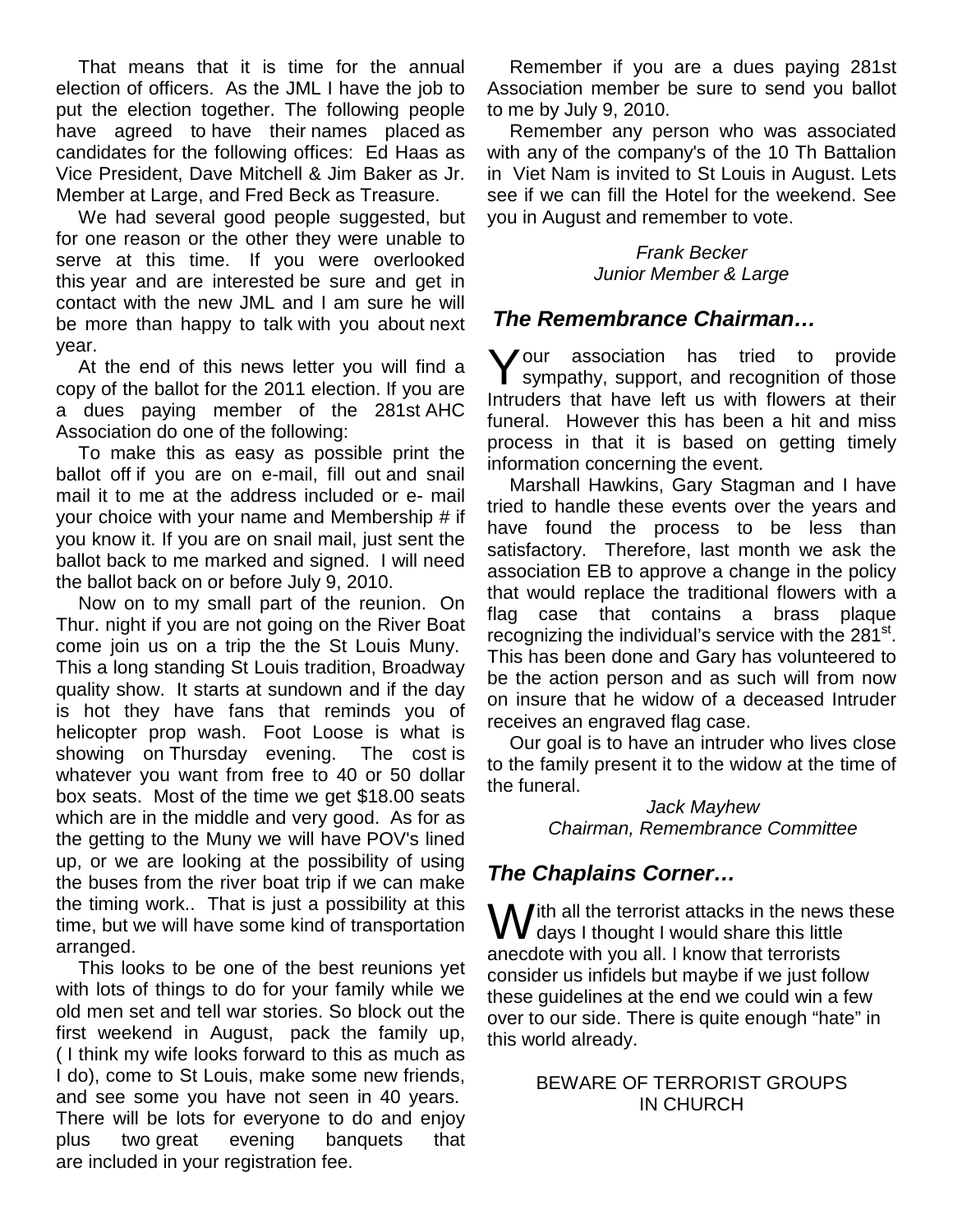# *(Con't)*

Latest news reports are that five terrorist cell groups have been operating in many of our churches. They have been identified as: Bin Sleepin', Bin Arguin', Bin Fightin', Bin Complainin', and Bin Missin'.

 Their leader, Lucifer Bin Workin', trained these groups to destroy the Body of Christ. The plan is to come into the church disguised as Christians and to work within the church to discourage, disrupt, and destroy.

 However, there have been reports of a sixth group. A tiny cell known by the name Bin Prayin' is actually the only effective counter terrorism force in the church. Unlike other terrorist cells, the Bin Prayin' team does not blend in with whoever and whatever comes along.

 Bin Prayin' does whatever is needed to uplift and encourage the Body of Christ. We have noticed that the Bin Prayin' cell group has different characteristics than the others. They have Bin Watchin', Bin Waitin', Bin Fastin', and Bin Longin' for their Master, Jesus Christ to return.

## NO CHURCH IS EXEMPT!

(However, you can spot them if you bin lookin' and bin goin'.)

*Norm Kaufman Chaplain*

# *The Scholarship Fund*…

ver the past years we have on various occasions discussed the feasibility of operating a scholarship program and we often wondered if we could financially support one on a continuing basis. We are pleased to tell you that we are going into our third year and thanks to the generous support of the membership and our corporate contributors we have to date supported 4 young honor students, and the fund is solvent. O

We will review this year's applications at the scholarship board meeting to be held in conjunction with the annual reunion in August. From time to time we receive questions as to the eligibility requirements for scholarship support and they are simple; Anyone who is member of the family of a individual who served in the 281<sup>st</sup> is eligible to apply. This includes children, grand children, nieces, and nephews. However, our experience is that only one of four individuals who request scholarship applications take the time to complete and submit them. We have simplified the process to the point that most of the work is done by the individuals providing references and we would like to hear from anyone with suggestions as to how we can improve the application process.

For the record I believe that we are the only company size association to offer a scholarship program which speaks volumes as to the makeup of the association membership.

> *Jack Mayhew Fund Secretary*

# *Notes and Comments*

# *Hq Net message from Bob Mitchell, 11 Feb 10, Tennessee survivor of the recent floods….*

If there is anyone on the net who was flying in A Shau Valley the day this fellow was wounded, he would like to know who you are. This happened during Operation Cass Park I, 1-69, FOB Phu Bai 29 Mar-25 Apr 1969 as he was MEDEVAC'd on 19 April 1969. Please respond and I will get you hooked up.

*...The mission into A Shau was a real bad one. Many NVA at base camp we located, the 1st picku ship was badly shot up and had to return to Phubai, 2nd one with Ted Aslund as bellyman was hit 56 times, Ted had his aviation helmet shot off. The three of us that survived were extracted out by McGuire rig and flown to an area where a company from the Ranger BN was operating, SF medic hit me up large dose of morphine. Four Rangers picked me up and threw me on shot up slick like a sack of taters. Medc climbed in and we took off for*  Phubai field hospital. The rest I was told later, as I was out from the morphine. The crippled bird didn't make it *back to Phubai. They flew another one out and transfered us to it, with Cobra support. Then we went to field hospital. Chinook picked the valiant wounded helicopter and flew it back to Phubai. What could be salvaged was, the rest was blown up. It never flew again, it gave its life for us. When we in recon were in the thick of it, the sound of cavalry coming to do their best to save us, was a blessed sound I still remember today...*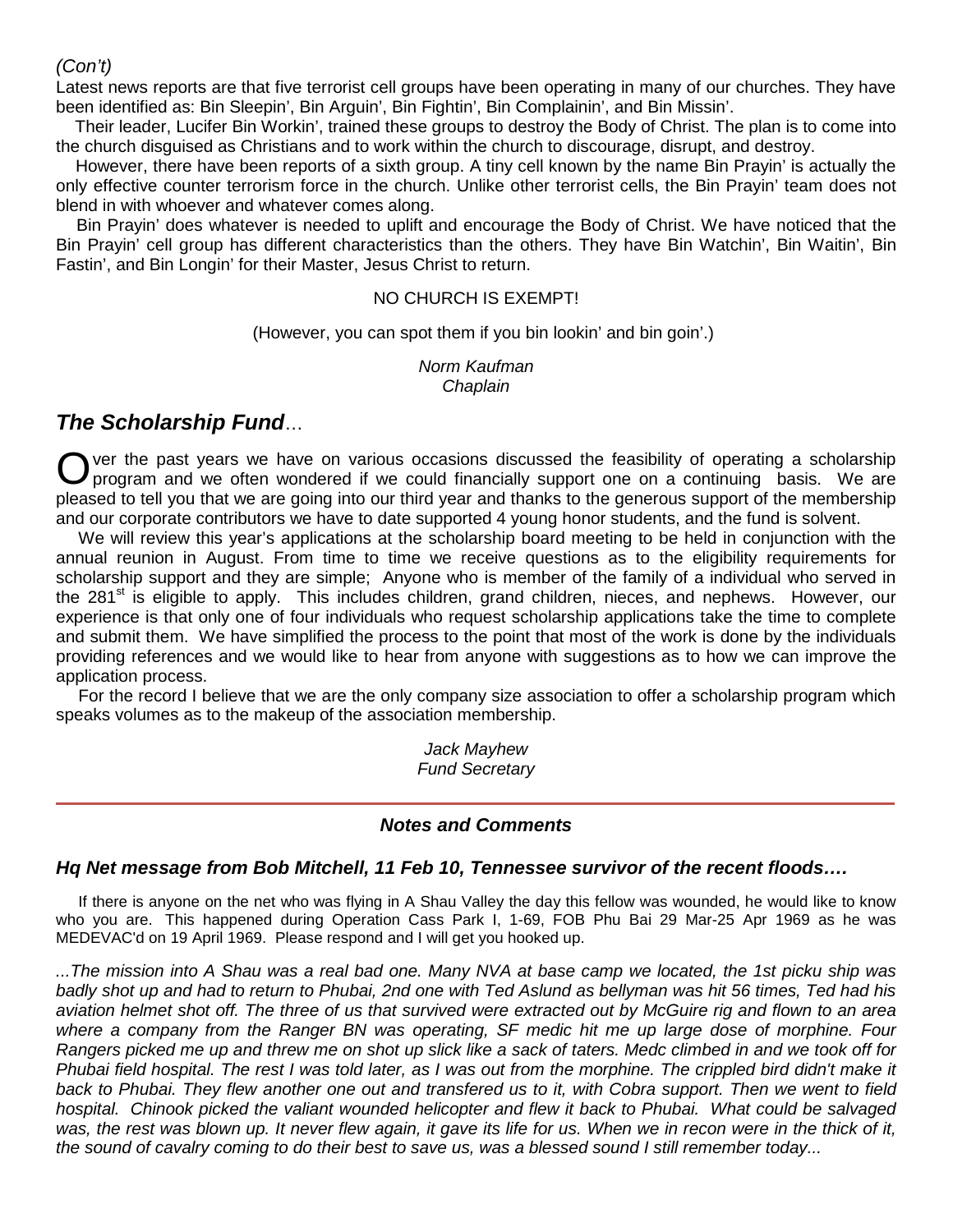*An email back in January from our official photographer Jerry Stanfield, shown here with an "ancient" M-16 gun system. ….*



So you don't like my tubes??? Well XIN LOI!!!

Jerry

HAUOLE MAKAHIKI HOU

# *25 April 10 - A chat message from "on the mend" Frank Becker….*

Hi Guys, Thought I might bring you up to date on things here in Mo. Thought the cow and the ribs were on the mend, went to the Dr. a wk.ago thur. things seemed to be going good. and fri and sat. after that feel the best I had in 2 wk. Last mon. morning got up out of my easy chair I have slept in for 3 wks. Went up stairs to get dressed for the day. By the time I made it to the top of the stairs I could not breath. Took me a good 10 min. to get where I could breath. Got dressed and back down, called my son on another farm to come take me to the ER as the Dr. had said that was what to do when I got out of the Hosp. before if I couldn't breath. When we got to the ER about 5 miles away they said my blood oxygen level was 70% need to be 90%+. Long story short sent me to the Hosp. in Hannibal and that afternoon, Monday, they took 3 qt. of stuff out of the left chest. Put in drain tubes and kept me till Fri. The stuff was around my lung and I was only able to use about 1/3 of my left lung. From what they tell me this should have happen the first wk. or so. It was blood from the broken ribs and bruised lung.

Things are looking up the pain pills are working, brother and son are getting the corn planted along with few of the friends around us. I might have been trying to do to much and brought some of this on so it looks like I will have to lay low for a while. The rest of you have a good wk.

Oh yes, JM and Gary if I live through all this I know I will be around to help you with that bottle of Scotch. *Frank Becker*

#### *The Editor Speaks…*

OK folks, that's it for this newsletter. As always I remind you that this publication is your newsletter. If'n ya wants somethin' in it, or disagree with its content, just let me know. My job is to serve you. Fred Mentzer



**Junior Member@Large**<br>Frank Becker **Immediate Past President**<br>Frank Little

#### **EXECUTIVE BOARD APPOINTED OFFICERS**

**President Awards** – Ken Smith **President** Awards – Ken Smith Jim "Mom" Torbert **Awards** – Ken Smith Jim "Mom" Torbert n "Mom" Torbert **Membership Committee Chairman -** Gary Stagman<br>**1999 - The Membership Committee Chairman -** Jack Mayhew<br>**Remembrance Committee Chairman -** Jack Mayhew **Remembrance Committee Chairman - Jack Mayhew** Ken Smith **Historian - Bob Mitchell**<br>**Secretary Historical Memorabilia Chairma Secretary Exeretary 19 Secretary 19 Secretary 19 Secretary 19 Secretary 19 Secretary 19 Secretary 19 Secretary 19 Secretary 19 Secretary 19 Secretary 19 Secretary 19 Secretary 19 Secretary 19 Secretary 19 Secretary 19 Sec Internet Groups Administrator - Bob Mitchell Treasurer Communications Communications Committee Chairman** – Fred Mentzer<br>Jerry (Fred) Beck **Committee Chairman** – Ken Smith Jerry (Fred) Beck **Committee Chairman** – Ken Smith **Senior Member @Large Reunion Committee Chairman** – Ken Smith **Senior Member @Large Chairman** – Marshall Haw **Member@Large Survivor Assistance Chairman -** Marshall Hawkins<br>Fd Hass **Survivor Assistance Chairman -** Jay Hays **Memorabilia Sales Committee Chairman – Jay Hays Changle Chairman – Jay Hays Newsletter Editor/Public Relations**<br>Fred Mentzer

ffmentzer@comcast.net